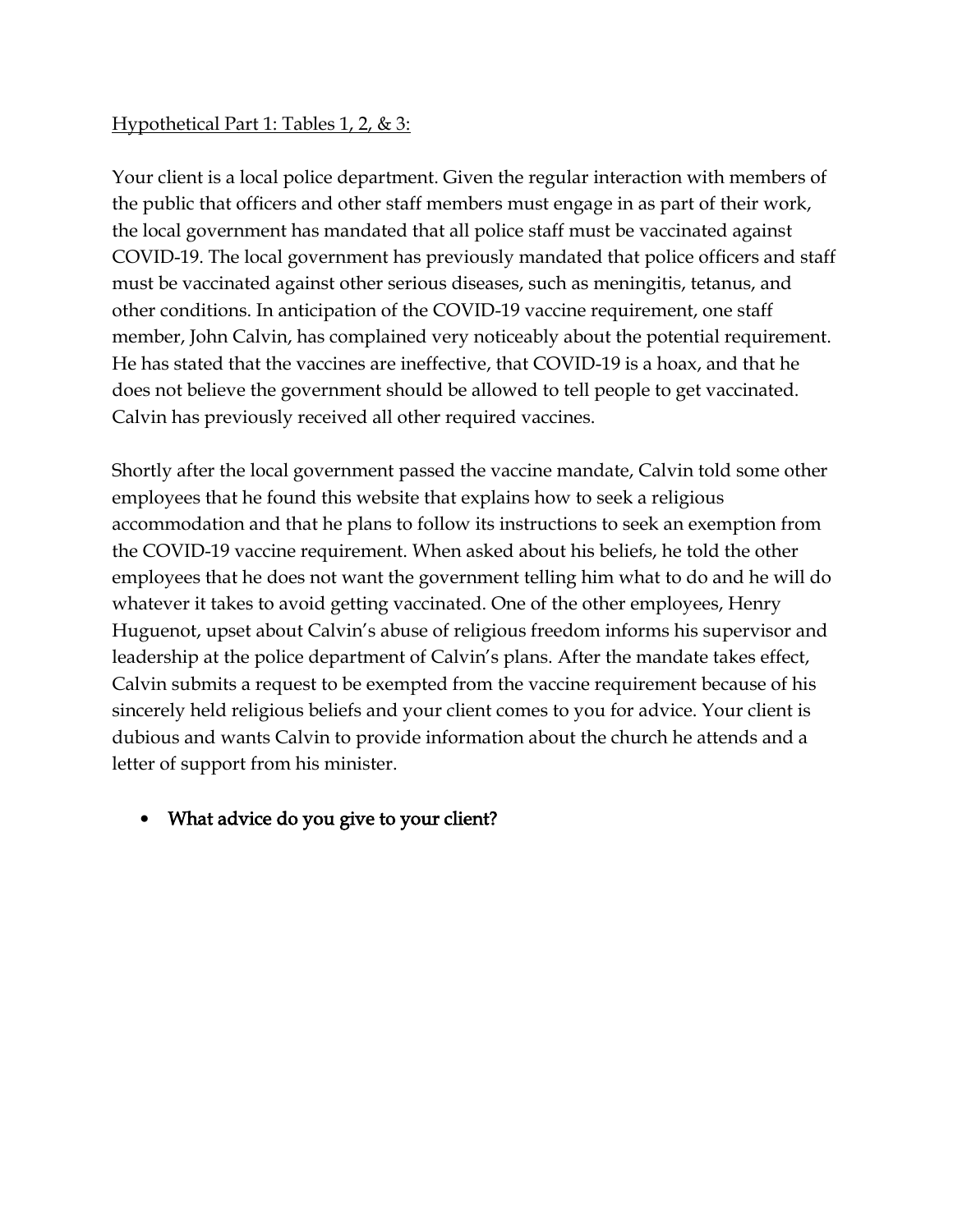## Hypothetical Part 2: Tables 4 & 5:

Following the fiasco that was Calvin's request, your client has decided that the questioning of all those requesting religious accommodations would be too burdensome or risky and has adjusted to make such inquiries sparingly and on a caseby-case basis. They recently received a request from Officer John Huss who is seeking an exemption because receiving the vaccine would violate his beliefs because all variations have used fetal tissue in some form.

Your client has concerns that because Huss regularly interacts in close proximity to members of the public that his duties would put him and the public at risk. Accordingly, your client is prepared to offer the following accommodations to Huss: (1) that he transition to desk work for the foreseeable future to mitigate the spread of COVID-19 or (2) that he wear a mask while out in the community and be tested weekly for COVID-19.

Huss refuses to accept either accommodation, he enjoys being able to work in the community and believes that being outdoors as much as he is will be sufficient to prevent the spread of COVID-19, and asks that he simply be exempted from the vaccine requirement. Your client explains that he may still have to interact with members of the public indoors and regularly drives around in his cruiser with a colleague and therefore, reoffers the original accommodations. Huss again refuses these accommodations and states that his partner can handle the indoor matters and staff can clean the cruiser after use.

Your client is preparing to discipline or terminate Huss and comes to you for advice on what they can do.

• What advice do you give to your client?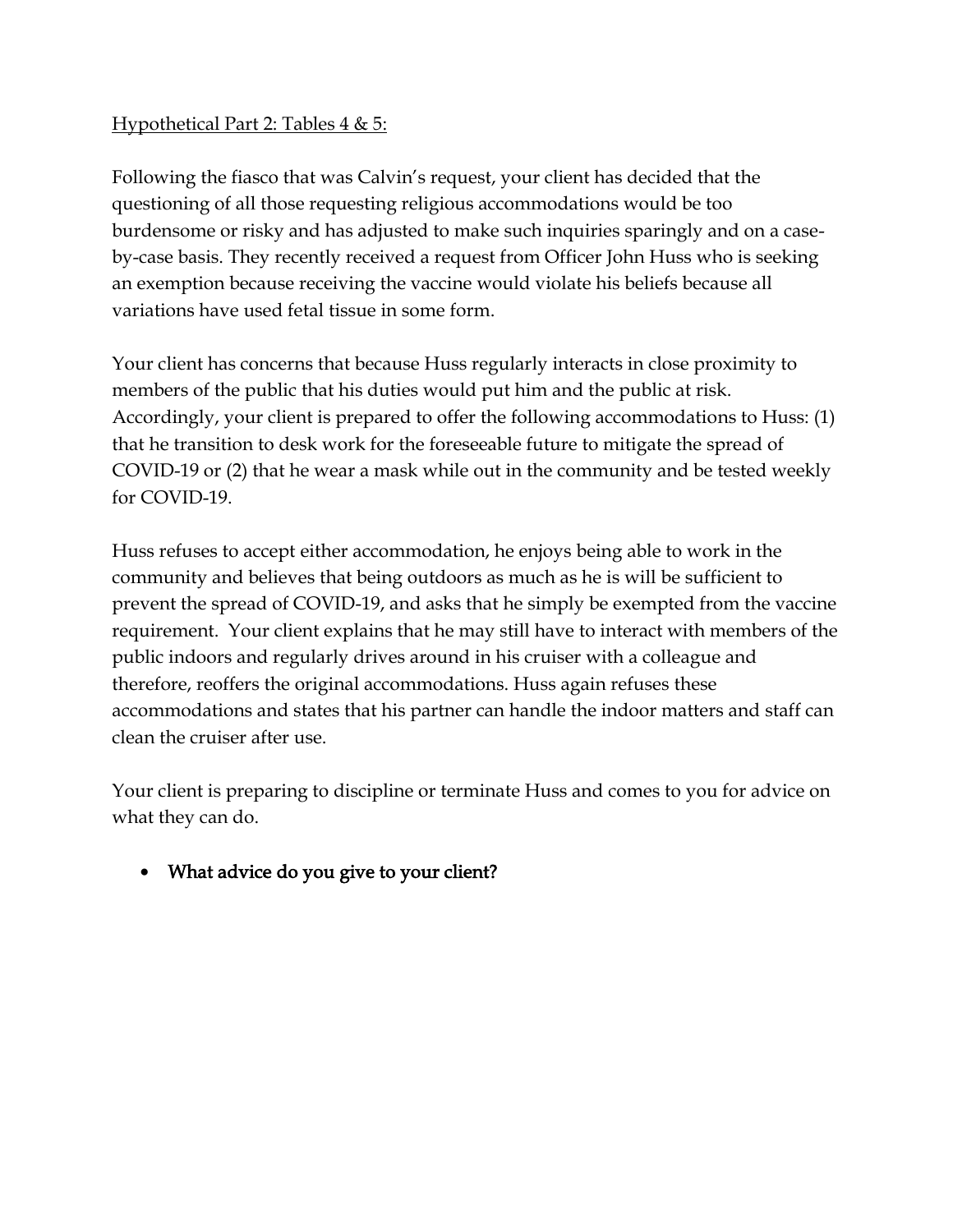### Hypothetical Part 3: Tables 6, 8, & Zoom:

The Pet Vet Jet Set is a mobile veterinary clinic in Manchester, NH. Since inception, the clinic has rapidly expanded, adding many vehicles to their fleet of unmistakable vet vans servicing the greater Manchester area. When the pandemic hit, the owner of Pet Vet Jet Set, Harry Dunne, began to worry about the safety of his employees, customers, and furry clients, as the vans visited multiple locations per day, interacted with a large number of people, and there was mounting evidence that COVID could be passed from humans to dogs and cats. Operations suspended for a few weeks, but slowly Harry got his employees masked and back out in the field, with no COVID cases resulting in both two- and four-legged creatures. When the vaccine became widely available, Harry mandated COVID vaccination for all his employees. Most employees were already vaccinated, and Harry allowed those who had medical exemptions to take a rapid test every day before work to lower the risk of transmission to and from clients.

One employee, Lloyd Christmas, protested Harry's new rules. Lloyd walked into Harry's office one day and told him that according to his religious beliefs, Lloyd could only place organic, natural things in his body. Thus, any needle in his arm or cotton swabs in his nose would violate his religious beliefs. Lloyd further explained that he was a member of the Church of the Organic Buffalo. Each Sunday, the congregation gathers at the Puritan, drinks organic beer, reads the works of Thoreau and Kerouac, and proselytizes about the benefits of an organic diet. Any inorganic objects that enter the body are a sin. Lloyd is adamant that his religion will not allow him to be vaccinated or tested, and seems to sincerely believe the Church of the Organic Buffalo demands such faith. Harry calls his trusted legal counsel.

- Can Lloyd really avoid the vaccine or testing mandate because of the Church of the Organic Buffalo?
- What if Lloyd tells Harry the Church of the Organic Buffalo also allows him to be part of the Church of Mother Nature, which has the same restrictions about foreign objects entering the body, and worships in White Park, believes in the allpowerful Gaia (the Greek goddess of Earth), follows all pagan holidays and some pagan rituals, and espouses a set of beliefs that the morally right way to live is in commune with Gaia?
- As counsel for Pet Vet Jet Set, what do you recommend to Harry?